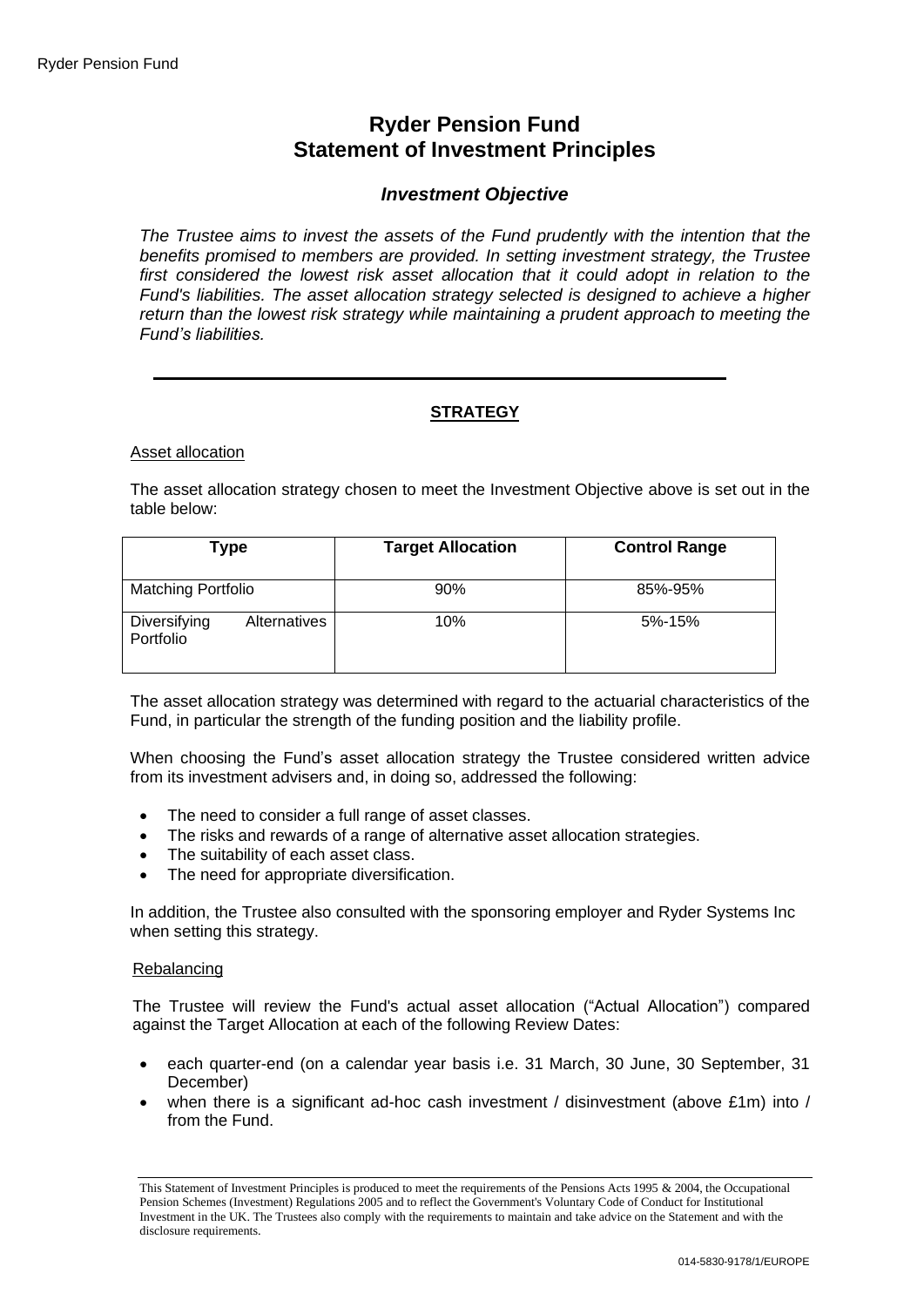Where, as at a Review Date, the Actual Allocation has varied from the Target Allocation but remains within the Control Range, the Trustee will consider whether any rebalancing is appropriate taking into consideration the estimated requirement for the payment of pension obligations for the next three months. Where the Trustee decides that rebalancing is appropriate, the Trustee shall also determine the time-frame over which that rebalancing should be implemented.

Where, as at a Review Date, the Actual Allocation has varied beyond the Control Range, the Trustee will rebalance the Asset Allocation to within the Control Range within 75 Business Days of the Review Date. This requirement to rebalance shall not apply if either:

- it is impossible for any reason beyond the Trustee's control for rebalancing to be implemented; or
- the Trustee agrees with the Ryder Systems Inc. that rebalancing is not appropriate in the circumstances.

Business Days for these purposes means a day (other than a Saturday, Sunday or public holiday) on which banks are open for general business in London.

For the avoidance of doubt, the Trustee shall not be under an obligation to review the Actual Allocation against the Target Allocation at any date other than one of the above Review Dates.

# **RISK**

The Trustee maintains a 'Statement of Funding Principles' which specifies that the funding objective is to have sufficient assets so as to make provision for 100% of the Fund's liabilities as determined by an actuarial calculation.

The Trustee recognises that the key risk to the Fund is that it has insufficient assets to make provisions for its liabilities ("funding risk"). The Trustee has identified a number of risks which have the potential to cause deterioration in the Fund's funding level and therefore contribute to funding risk. These are as follows:

- The risk of a significant difference in the sensitivity of asset and liability values to changes in financial and demographic factors ("mismatching risk"). The Trustee and its advisers considered this mismatching risk when setting the investment strategy and has specifically structured the Fund's assets so as to minimise this risk as far as is practical.
- The risk of a shortfall of liquid assets relative to the Fund's immediate liabilities ("cash flow risk"). The Trustee will manage the Fund's cash flows taking into account the timing of future payments in order to minimise the probability that this occurs.
- The failure by the fund manager to achieve the rate of investment return assumed by the Trustee ("manager risk"). This risk is considered by the Trustee and its advisers both upon the initial appointment of the fund manager and on an ongoing basis thereafter.
- The failure to spread investment risk ("risk of lack of diversification"). The Trustee and its advisers considered this risk when setting the Fund's investment strategy and has also mandated to each of the fund managers employed that a suitably diversified portfolio of assets should be maintained at all times.
- The possibility of failure of the Fund's sponsoring employer ("covenant risk"). The Trustee considered this risk, taking account of the S75 guarantee and the provision of Credit Support that has been provided by Ryder Systems Inc and the corresponding risk of failure of that entity, when setting the investment strategy. The Trustee has also consulted with the sponsoring employer and Ryder Systems Inc as to the suitability of the proposed strategy.
- The risk of fraud, poor advice or acts of negligence ("operational risk"). The Trustee has sought to minimise such risk by ensuring that all advisers and third party service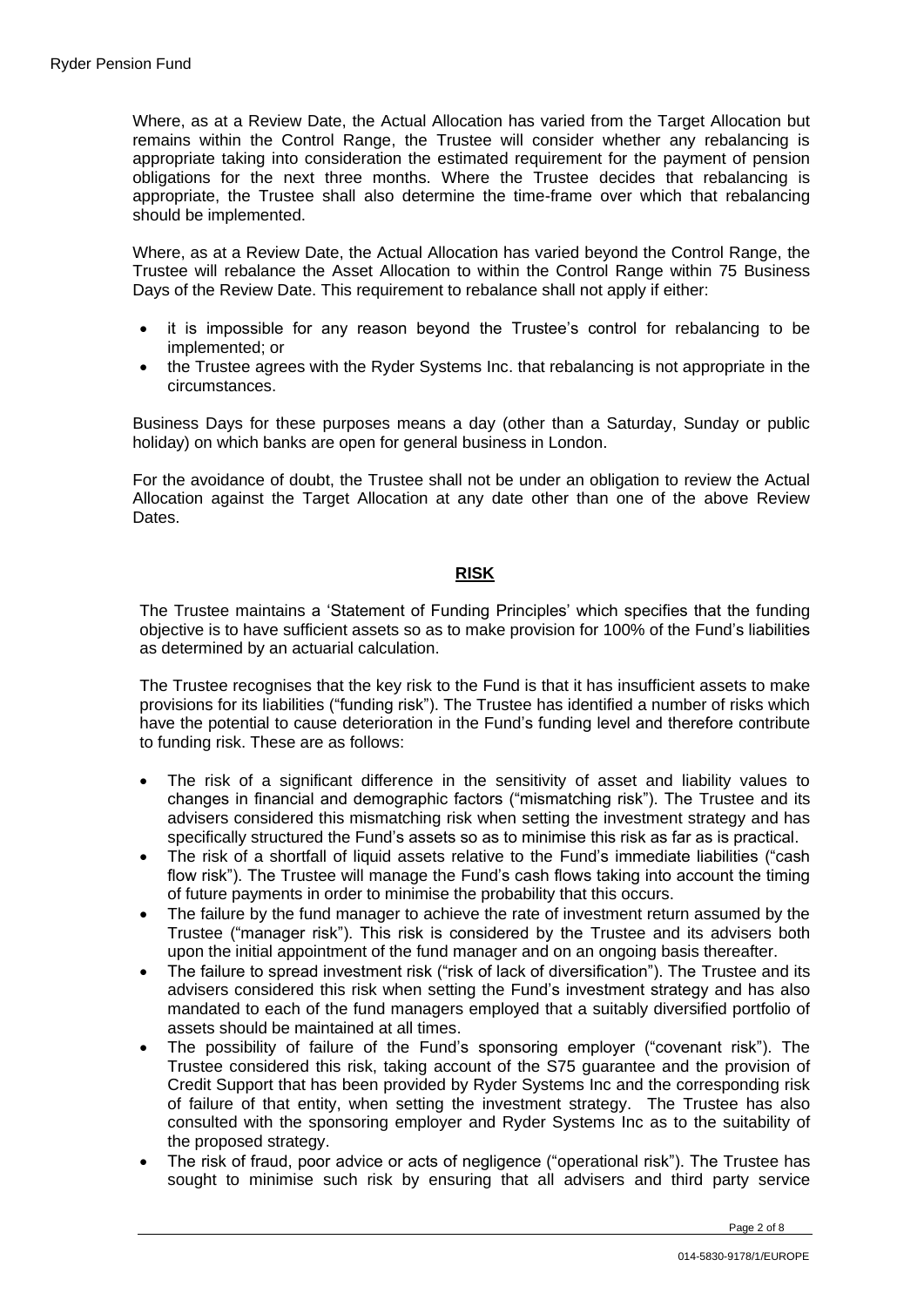providers are suitably qualified and experienced and that suitable liability and compensation clauses are included in all contracts for professional services received.

Due to the complex and interrelated nature of these risks, the Trustee considers the majority of these risks in a qualitative rather than quantitative manner as part of each formal investment strategy review (normally triennially). Some of these risks may also be modelled explicitly during the course of such reviews.

Having set an investment objective which relates directly to the Fund's liabilities and implemented it using a fund manager, the Trustee's policy is to monitor these risks quarterly, where possible. The Trustee receives quarterly reports showing:

- Asset performance versus the Fund benchmark.
- Performance of individual funds versus their respective benchmarks.
- Any significant issues with the fund manager that may impact their ability to meet the performance targets set by the Trustee.

# **IMPLEMENTATION**

Aon has been selected as investment adviser to the Trustee. They operate under an agreement to provide a service which ensures the Trustee is fully briefed to take decisions itself and to monitor those to whom it delegates. Aon is paid a fixed fee on a monthly basis for an agreed range of services needed on a regular basis. Any additional services falling outside those agreed will be charged for separately. This structure has been chosen to ensure that cost-effective, independent advice is received.

The Fund's assets are managed by a number of managers and may include delegated mandates. Details of the appointed managers and their mandates are contained in Schedules 1 and 2.

The Trustee has delegated all day-to-day decisions about the investments that fall within the mandate, including the realisation of investments, to the fund manager through a written contract. When choosing investments, the Trustee and the fund manager (to the extent delegated) are required to have regard to the criteria for investment set out in the Occupational Pension Schemes (Investment) Regulations 2005 (regulation 4).

# **RESPONSIBLE INVESTMENT**

In setting the Fund's investment strategy, the Trustee' primary concern is to act in the best financial interests of the Fund and its beneficiaries, seeking the best return that is consistent with a prudent and appropriate level of risk. These include:

The risk that environmental, social and governance factors including climate change negatively impact the value of investments held if not understood and evaluated properly. The Trustee considers this risk by taking advice from their investment adviser when setting the Fund's asset allocation, when selecting managers and when monitoring their performance.

# **Stewardship – Voting and Engagement**

The Trustee recognises the importance of their role as a steward of capital and the need to ensure the highest standards of governance and promotion of corporate responsibility in the underlying companies and assets in which the Fund invests, as this ultimately creates longterm financial value for the Fund and its beneficiaries.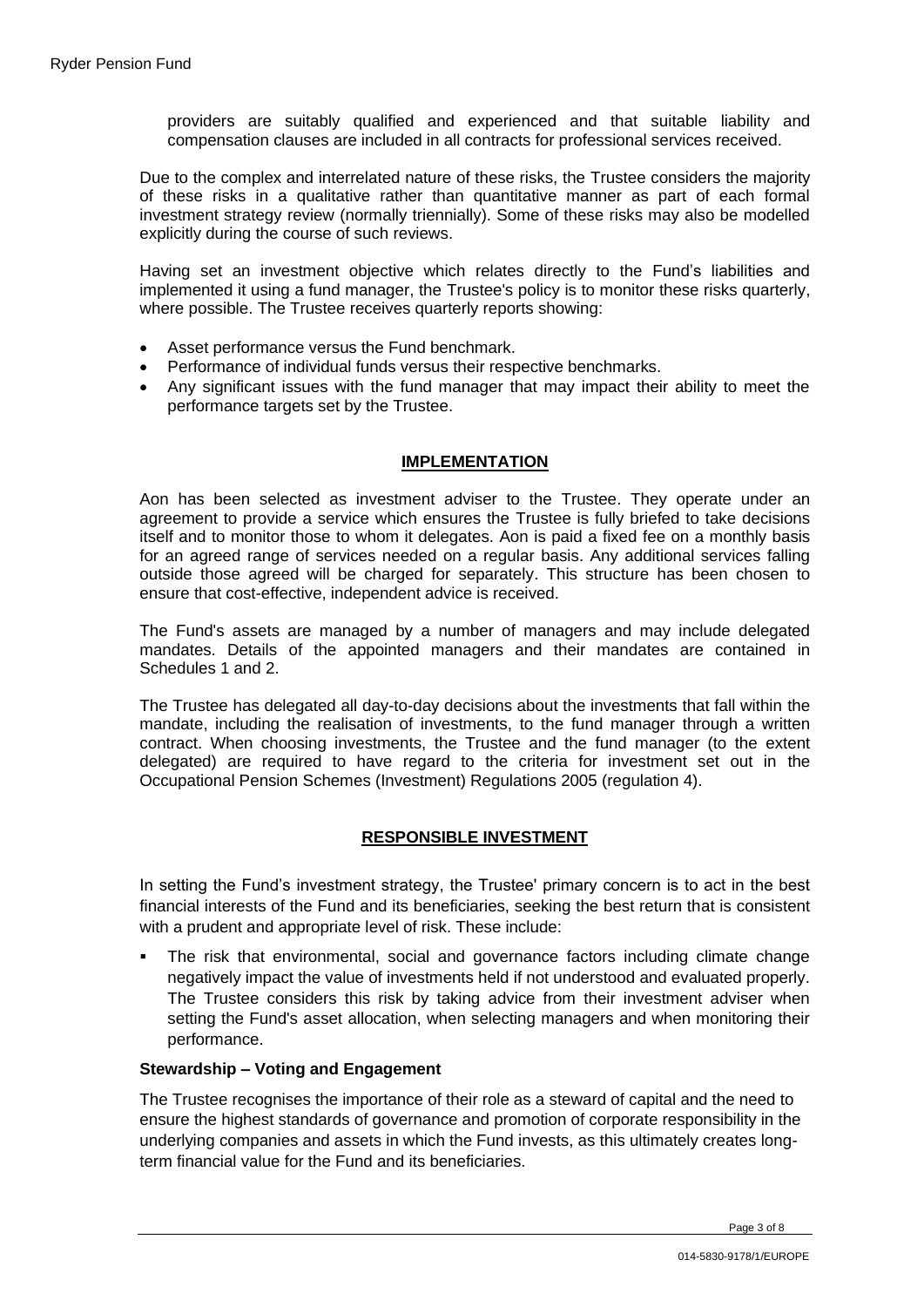As part of their delegated responsibilities, the Trustee expects the Fund's investment managers to**:**

- where appropriate, engage with investee companies with the aim to protect and enhance the value of assets; and
- exercise the voting rights in relation to the Fund's assets.

The Trustee reviews the suitability of the Fund's appointed asset managers and takes advice from the investment consultant with regard to any changes. This advice includes consideration of broader stewardship matters and the exercise of voting rights by the appointed managers. If an incumbent manager is found to be falling short of the standards the Trustee has set out in the policy, the Trustee may undertake to engage with the manager and seek a more sustainable position but may look to replace the manager.

The Trustee reviews the stewardship activities of the asset managers on an annual basis, covering both engagement and voting actions. Where the Trustee identifies significant concerns relating to performance, strategy, risks, social and environmental impact, corporate governance, the capital structure or management of conflicts of interest, of a fund manager or other stakeholder; they will consider the methods by which it would monitor and engage with such a fund manager or other stakeholders.

### **Members' Views and Non-Financial Factors**

In setting and implementing the Fund's investment strategy the Trustee does not explicitly take into account the views of Fund members and beneficiaries in relation to ethical considerations, social and environmental impact, or present and future quality of life matters (defined as "non-financial factors"<sup>1</sup> ).

### **Arrangements with fund managers**

The Trustee recognises that arrangements with fund managers are important to ensure that interests are aligned. The Trustee seeks to ensure that the fund managers are incentivised to operate in a manner that generates the best long-term results for the Fund and its beneficiaries.

The Trustees take advice from the investment adviser who regularly monitors the Fund's investments to consider the extent to which the investment strategy and decisions of the fund managers are aligned with the Trustees' policies, including those on non-financial matters. This includes monitoring the extent to which fund managers:

- make decisions based on assessments about medium- to long-term financial and nonfinancial performance of an issuer of debt or equity; and
- engage with issuers of debt or equity in order to improve their performance in the medium- to long-term.

The Trustee receives at least quarterly reports and verbal updates from the investment adviser on various items including the investment strategy, performance, and longer-term positioning of the portfolio. The Trustee places focus on longer-term performance when considering the ongoing suitability of the investment strategy in relation to the Fund objectives and assesses the fund managers over the long-term.

The Trustee shares the policies, as set out in this SIP, with the Fund's asset managers, and request that the asset managers review and confirm whether their approach is in alignment with the policies.

<sup>&</sup>lt;sup>1</sup> The Pension Protection Fund (Pensionable Service) and Occupational Pension Schemes (Investment and Disclosure) (Amendment and Modification) Regulations 2018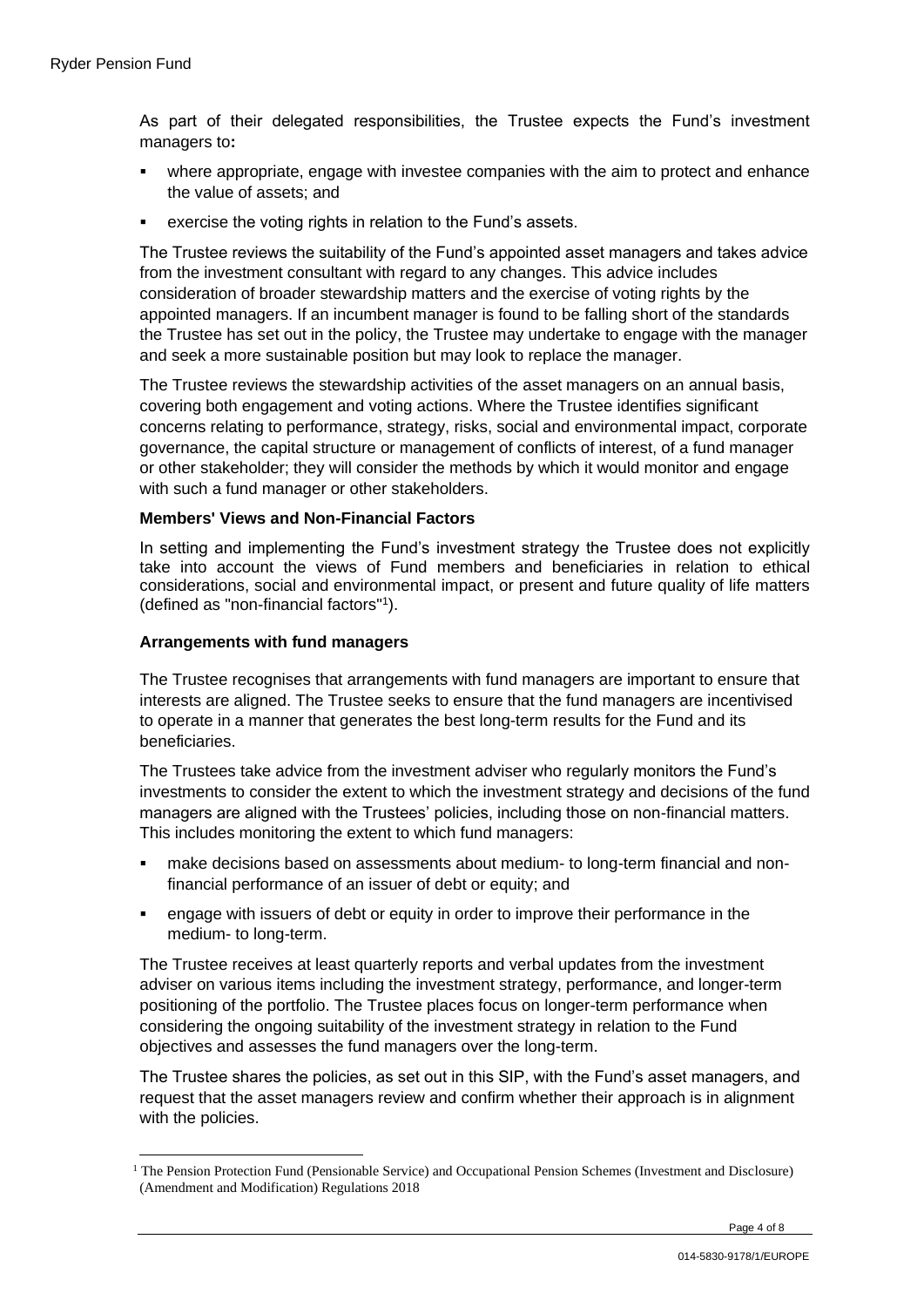The Trustee also reviews stewardship information on the monitoring and engagement activities carried out by their fund managers, which supports the Trustee in determining the extent to which the Fund's engagement policy has been followed throughout the year.

Before appointment of a new fund manager, the Trustee reviews the governing documentation associated with the investment and will consider the extent to which it aligns with the Trustees' policies.

The Trustee believes that having appropriate governing documentation, setting clear expectations to the fund managers by other means (where necessary), and regular monitoring of fund managers' performance and investment strategy, is in most cases sufficient to incentivise the fund managers to make decisions that align with the policies of the Trustee and are based on assessments of medium- and long-term financial and nonfinancial performance.

Where fund managers are considered to make decisions that are not in line with the policies of the Trustee, expectations, or the other considerations set out above, the Trustee will typically first engage with the manager but could ultimately replace the manager where this is deemed necessary.

There is typically no set duration for arrangements with fund managers, although the continued appointment all for fund managers will be reviewed at least every three years. For any closed ended vehicles, the duration may be defined by the nature of the underlying investments.

# **Monitoring of costs**

The Trustee is aware of the importance of monitoring the fund managers' total costs and the impact these costs can have on the overall value of the Fund's assets. The Trustee recognises that in addition to annual management charges, there are a number of other costs incurred by the fund managers that can increase the overall cost incurred by the investments.

The Trustee intends to collect regular cost transparency reports covering all of its investments and ask that the fund managers provide this data in line with the appropriate Cost Transparency Initiative ("CTI") template for each asset class. This allows the Trustee to understand exactly what they are paying the investment managers. The Trustee works with its investment adviser and fund managers to understand these costs in more detail where required.

Evaluation of performance and remuneration: The Trustee assesses the performance of the fund managers on a quarterly basis and the remuneration of the fund managers on an annual basis via collecting cost data in line with the CTI templates.

Portfolio turnover costs: The Trustee is aware of the portfolio turnover costs (portfolio turnover costs are defined as the costs incurred as a result of the buying, selling, lending or borrowing of investments) associated with the underlying investments through the information provided by the fund managers.

The Trustee accepts that transaction costs will be incurred to facilitate investment returns and that the level of these costs varies across asset classes and by manager investment style within an asset class. In both cases, a high level of transaction costs is acceptable as long as it is consistent with the asset class characteristics and manager's style and historic trends. Where the monitoring identifies a lack of consistency the mandate will be reviewed. The Trustee is supported in cost transparency monitoring activity by its investment adviser.

# **GOVERNANCE**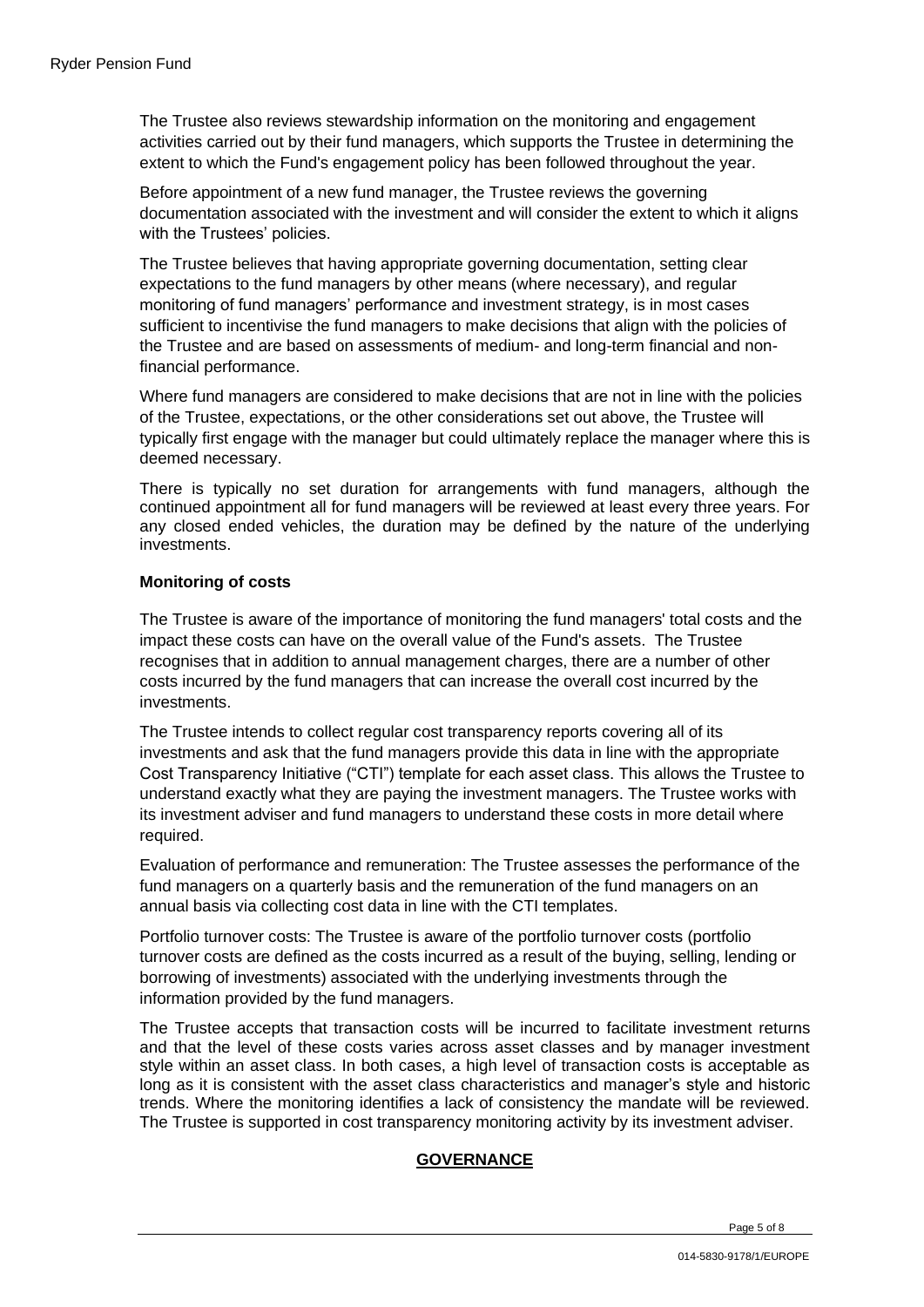The Trustee is responsible for the investment of the Fund's assets. The Trustee takes some decisions itself and delegates others. When deciding which decisions to take itself and which to delegate, the Trustee has taken into account whether it has the appropriate training and expert advice in order to take an informed decision. The Trustee has established the following decision making structure:

### **Trustee**

- Set structures and processes for carrying out its role.
- Select and monitor planned asset allocation strategy.
- Monitor actual returns versus the Fund's benchmark.
- Select and review direct investments (see below).

### **Investment Adviser**

- Advise on all aspects of the investment of the Fund's assets, including implementation.
- Advise on this statement.
- Provide required training.

### **Fund Manager**

- Operate within the terms of this statement and their written contracts.
- Select individual investments with regard to their suitability and diversification.
- Comment, where applicable, on the suitability of the indices in their benchmarks.

The Pensions Act 1995 distinguishes between investments where the management is delegated to a fund manager under a written contract and those where a product is purchased directly, e.g. the purchase of an insurance policy or units in a pooled vehicle. The latter are known as **direct investments.**

The Trustee's policy is to review its direct investments and to obtain written advice about them at regular intervals. These include vehicles available for members' AVCs. When deciding whether or not to make any new direct investments the Trustee will obtain written advice and consider whether future decisions about those investments should be delegated to the fund manager.

The written advice will consider the issues set out in the Occupational Pension Schemes (Investment) Regulations 2005 and the principles contained in this statement. The regulations require all investments to be considered by the Trustee (or, to the extent delegated, by the fund manager) against the following criteria:

- The best interests of the members and beneficiaries
- Security
- Quality
- **Liquidity**
- Profitability
- Nature and duration of liabilities
- Tradability on regulated markets
- Diversification
- Use of derivatives

The Trustee's investment adviser has the knowledge and experience required under the Pensions Act 1995.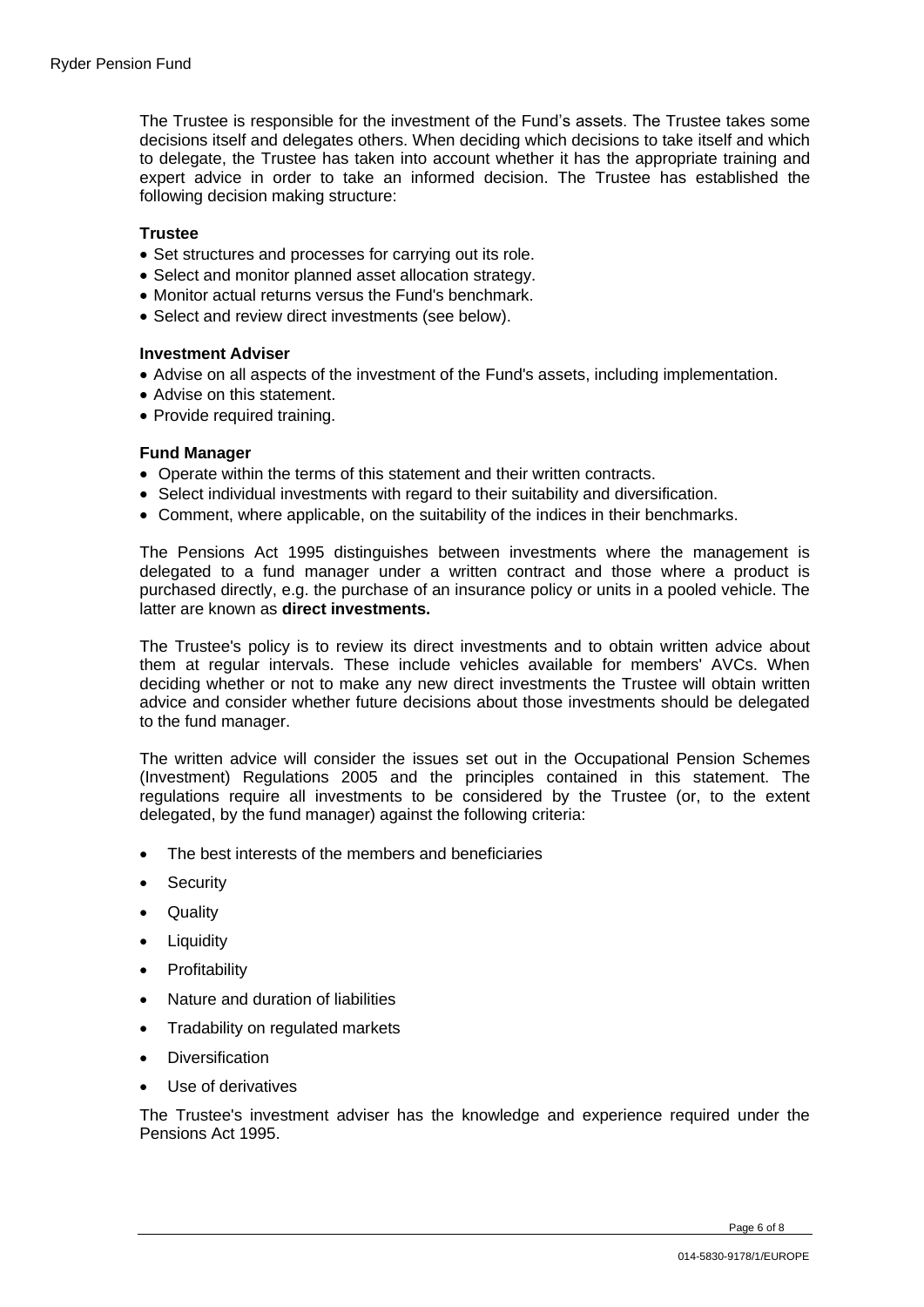The Trustee expects the fund manager to manage the assets delegated to them under the terms of their contract and to give effect to the principles in this statement so far as is reasonably practicable.

The fund manager is remunerated on an ad valorem basis. This structure has been chosen to align the fund managers' interests with those of the Fund.

In addition, the fund manager pays commissions to third parties on many trades they undertake in the management of the assets and also incur other ad hoc costs. The Trustee receives statements from the fund manager setting out these costs and reviews them regularly with advice from its investment adviser. This is to ensure that the costs incurred are commensurate with the goods and services received.

The Trustee will review this SIP at least every three years and immediately following any significant change in investment policy or circumstances of the Fund. The Trustee will take investment advice and consult with the Sponsoring Employer and Ryder Systems Inc over any changes to the SIP.